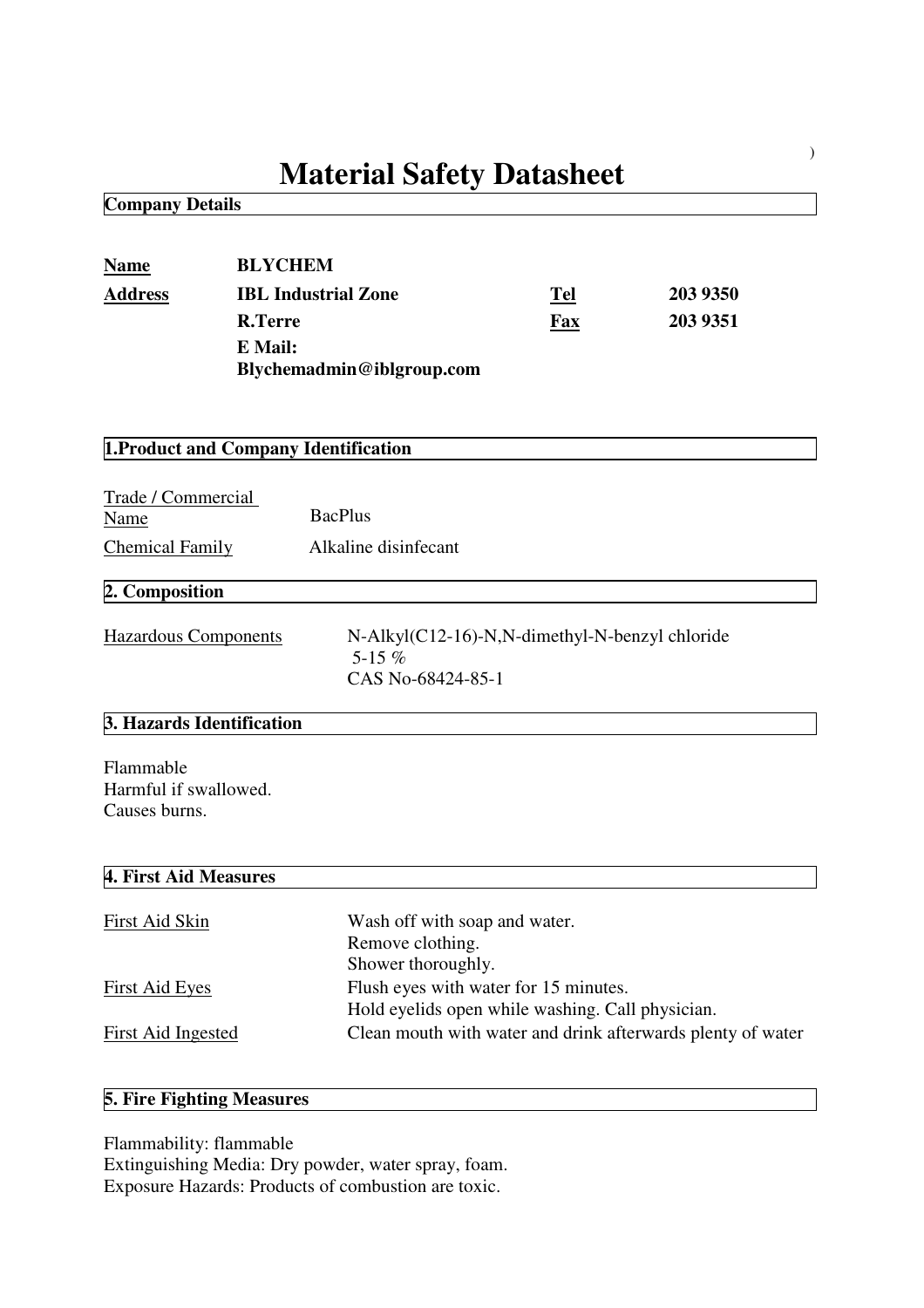Protective Equipment: Fire-fighters should wear self-contained breathing apparatus and suitable protective clothing including gloves and eye/face protection

#### **6. Accidental Release Measures**

Full protective clothing including breathing apparatus Dilute (substance may be washed to drain with a lot of water) PRECAUTIONS: Restrict access to area. Provide adequate protective equipment and ventilation. Remove sources of heat and flame. Notify occupational and environmental authorities. SPILL OR LEAK: Do not touch spilled material. Keep spill out of sewers and open bodies of water. Sweep up spills into appropriate containers for recovery or disposal.

#### **7. Handling And Storage**

Handling: Avoid contact with skin and eyes. Wear suitable protective clothing, gloves and eye/face protection.

Storage: Store in original containers in a cool, dry place. Avoid extremes of temperature.

#### **8. Exposure Controls/Personal Protection**

| <b>Occupational Exposure Limits</b> | NA.                                                                                                                                                                                                                                  |
|-------------------------------------|--------------------------------------------------------------------------------------------------------------------------------------------------------------------------------------------------------------------------------------|
| Controls                            | The control measures appropriate for a particular worksite<br>depend on how this material is used and on the extent of<br>exposure.                                                                                                  |
|                                     | Have a safety shower/eye wash fountain readily available in<br>the immediate work area                                                                                                                                               |
| <b>Personal Protection</b>          | Wear suitable personal protection equipment, including<br>chemical safety goggles & face shield, boots, imperious<br>gloves, coveralls, & respiratory protection.<br>Have appropriate equipment available for use in<br>emergencies. |

#### **9. Physical & Chemical Properties**

Clear Blue liquid pH : 10.5-11.5

#### **10. Stability And Reactivity**

Conditions to Avoid No data available Hazardous reactions Stable at normal conditions

#### **11. Toxicological Information**

Eyes: Corrosive-Causes severe burns and may cause permanent damage. Skin: Causes severe burns